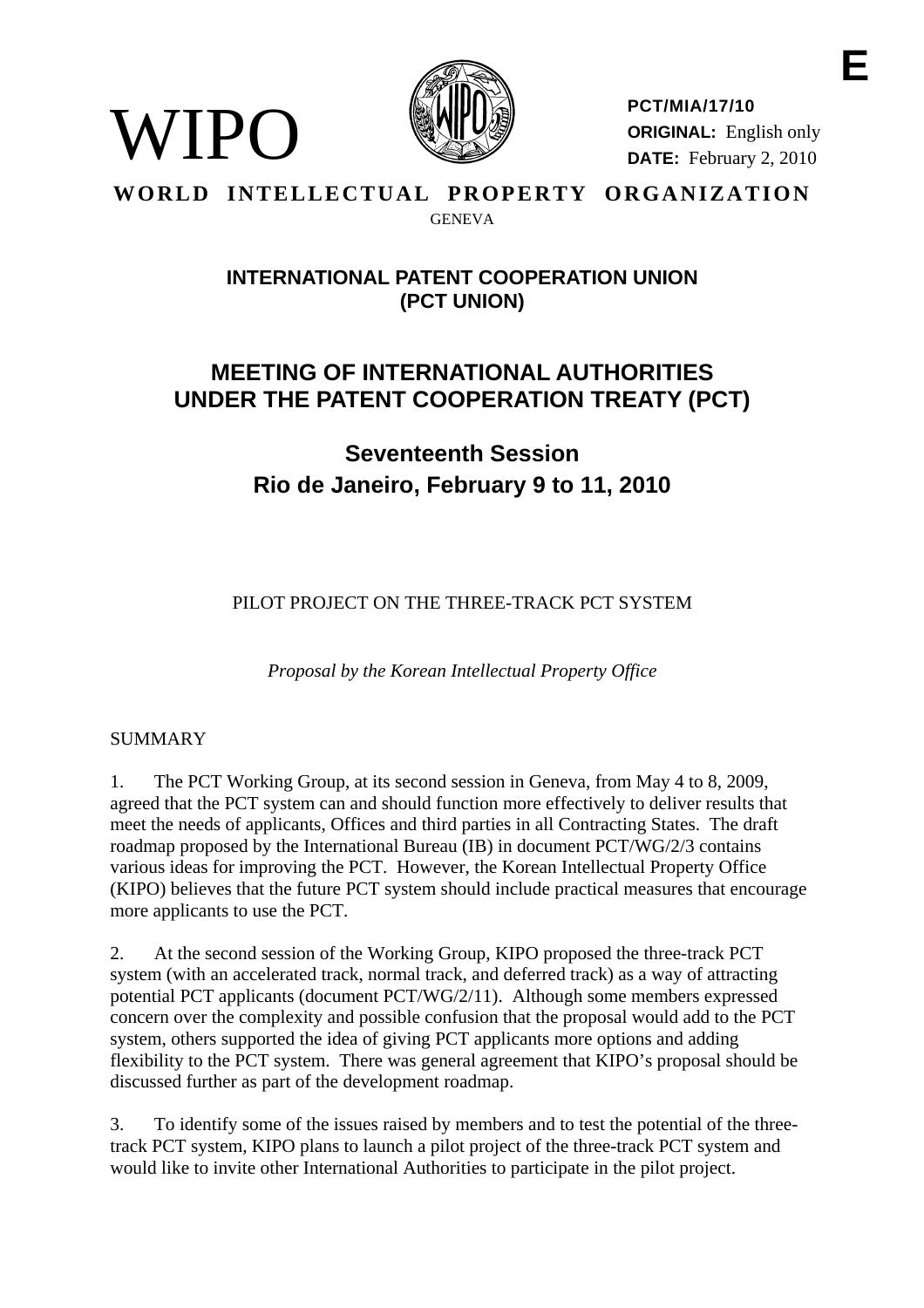## BACKGROUND

4. A recent survey<sup>[1](#page-1-0)</sup> on the three-track PCT system shows that PCT users in Korea like having various options in the PCT system because the options give them more flexibility in planning suitable patent application strategies. Most of the respondents agreed that the three-track PCT system would be useful for PCT users, and they said they would be willing to use the accelerated track or deferred track in a pilot project. They also said that, depending on the technical field, some applications would require a accelerated examination and others would require a deferred examination.

5. In November 2009, the Trilateral Offices (European Patent Office, Japan Patent Office and United States Patent and Trademark Office) agreed that a PCT application with a positive international search report and written opinion (ISR/WO) or international preliminary report on patentability (IPRP) could be used for the purposes of work sharing under the Patent Prosecution Highway (PPH). If, as we expect, other Offices adopt this view, there is likely to be greater demand for fast examinations in the PCT system so that applicants can acquire patent rights earlier in the national phase.

6. To identify the efficiency and challenges of the three-track PCT system, we therefore propose to launch a pilot project of the three-track PCT system and invite International Authorities to participate on a voluntary basis.

## THREE-TRACK PCT SYSTEM

7. The three-track PCT system offers applicants three examination tracks: accelerated, normal, and deferred. Under the accelerated examination track, an international search is conducted within three months of the date on which the search copies are received, regardless of the priority date. The normal examination track refers to a regular examination under the current PCT system. Under the deferred examination track, the ISR/WO is established after the international publication, which is generally within 24 to 26 months of the priority date; a third party observation system could also be introduced.

8. The different options of the three-track PCT system are expected to boost the number of PCT applications, thus the resultant increase of national applications with an ISR/WO is expected to reduce the workload of the designated Offices. Applicants can choose a suitable PCT track in accordance with their patent strategies, the life cycle of their inventions, the commercial viability of their inventions, and so on.

9. Under the current PCT system, many International Authorities are forced by their backlog to delay the establishment of the ISR/WO, regardless of an applicant's request. This delay is one of main obstacles applicants encounter during the international phase. Under the three-track PCT system, however, International Authorities can delay the establishment of the ISR/WO at the request of the applicant. This capability will help International Authorities

<span id="page-1-0"></span> $\overline{a}$ 1 In December 2009, KIPO surveyed the views of PCT users in Korea regarding the three-track PCT system.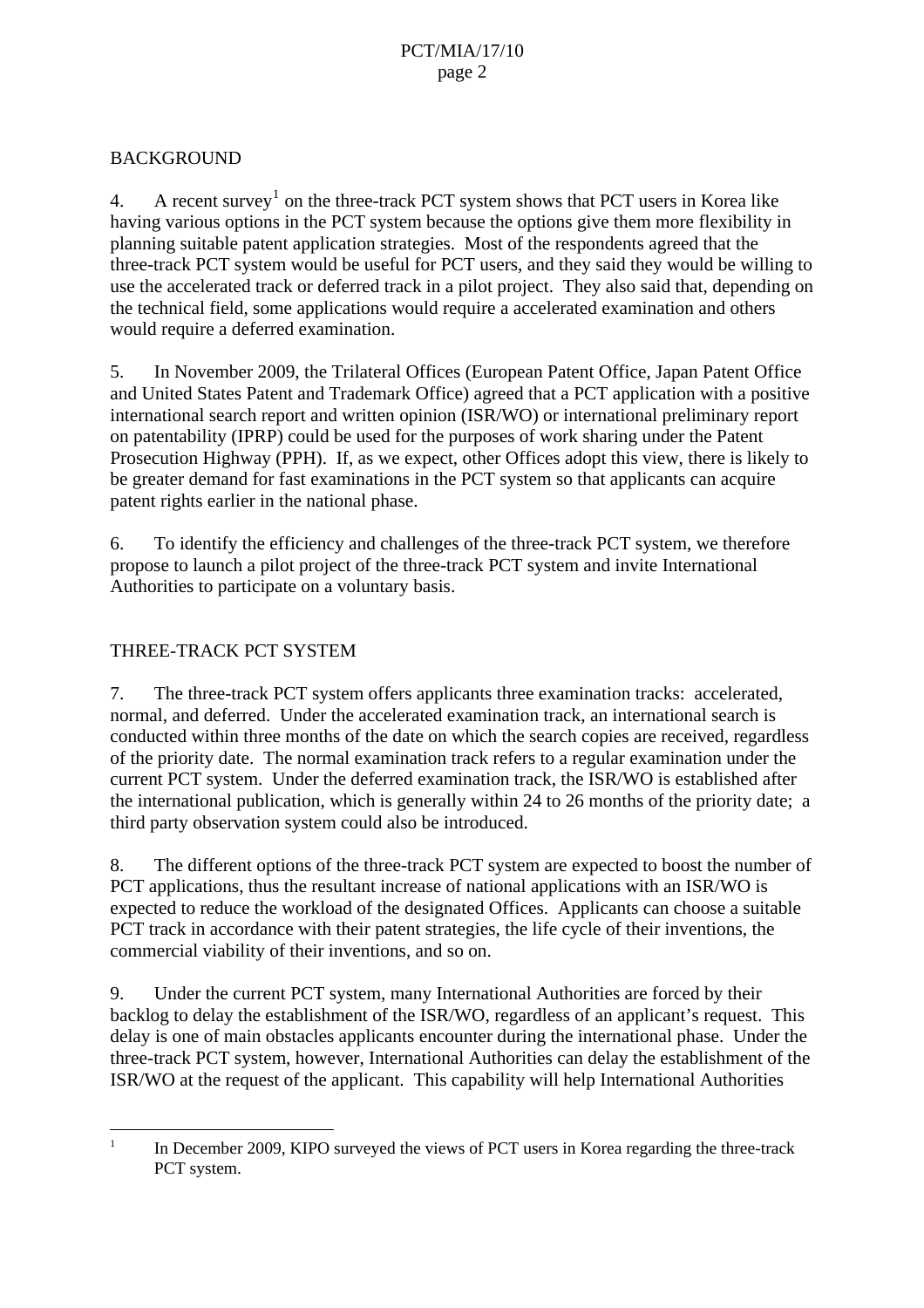### PCT/MIA/17/10 page 3

keep the time limit for establishing the ISR/WO, and applicants will be more satisfied with the PCT.



#### *Establishment of the ISR/WO*

Pilot Project of the Three-Track PCT System

10. Applicants can take advantage of the pilot project without any major change to the current PCT procedure. The general procedures of the pilot project are as follows:

 (i) After a PCT application has been filed, the receiving Office sends the search copy to the chosen International Searching Authority (ISA). The ISA then sends the applicant a notification that the search copy has been received, together with an explanatory letter about the pilot project of three-track PCT system.

 (ii) An applicant who chooses a accelerated examination or a deferred examination should submit a three-track PCT request form (provided exclusively for this project) within a month of the mailing date of the ISA notification regarding the receipt of the search copy. The accelerated track<sup>[2](#page-2-0)</sup> can be selected only for a first PCT filing,<sup>[3](#page-2-1)</sup> whereas a deferred track can be selected for any kind of PCT application. Because the regular track is the default option, an applicant who chooses a regular track is not required to submit a three-track request form.

 (iii) For the accelerated track, the ISA should establish the ISR/WO within two months of receiving the three-track request form thus within 3.5 months of receiving the search copy. These periods are based on the following constraints: firstly, the notification of the receipt of the search copy is generally mailed within two weeks of the receipt of the search copy; and, secondly, the three-track request form is generally filed within a month of the mailing date of that notification.

<span id="page-2-0"></span> $\frac{1}{2}$  PCT applications related to "green" technologies can be considered for the accelerated examination track in line with the International Bureau's proposal which is outlined in document PCT/MIA/17/5.

<span id="page-2-1"></span><sup>3</sup> According to KIPO's internal statistics, about 6% of all the PCT applications of ISA/KR are first PCT filings (2008: 6.2%; 2009: 6.5%).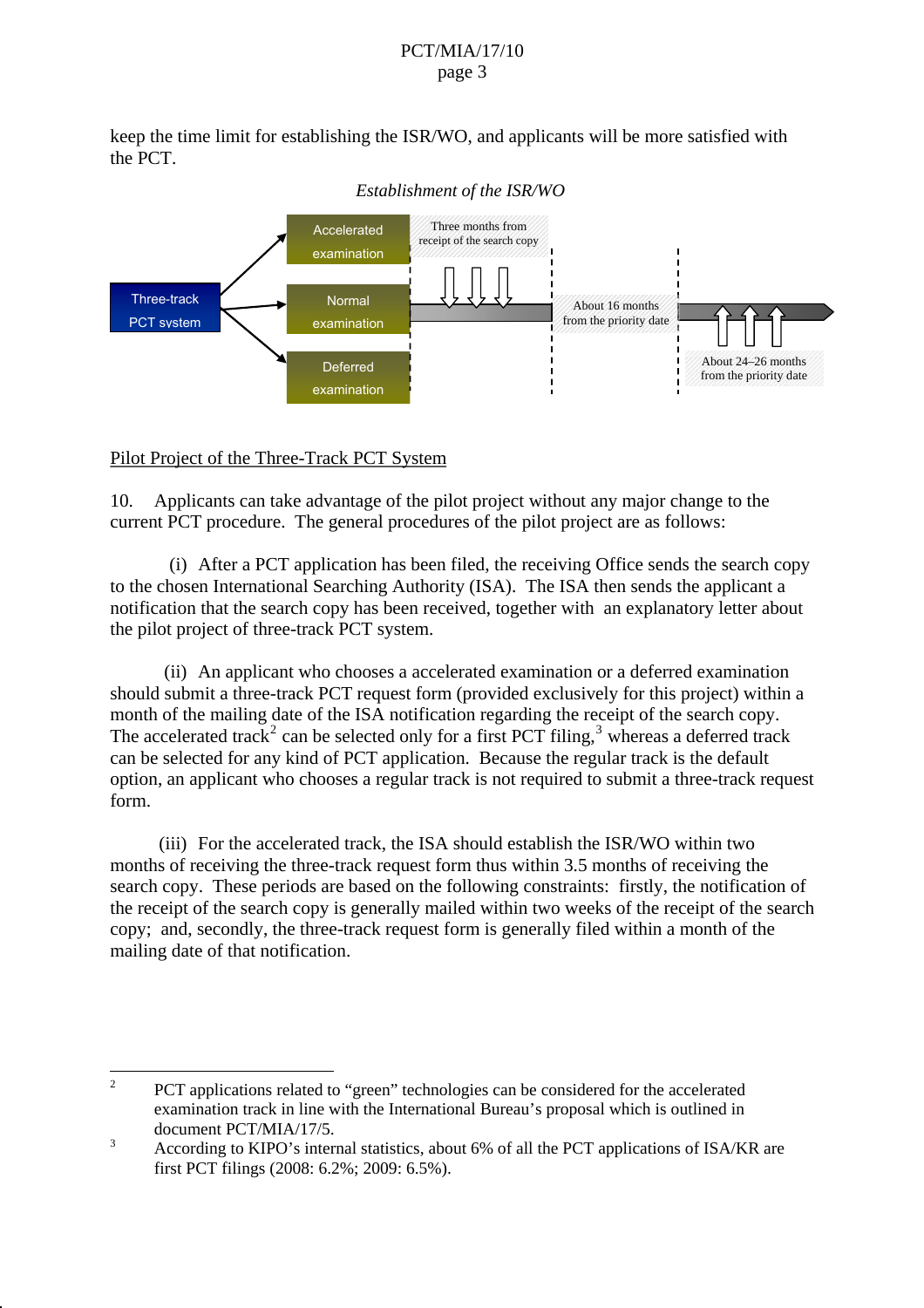#### PCT/MIA/17/10 page 4

 (iv) For the deferred track, the ISA should establish the ISR/WO at around 24 to 26 months from the priority date. The international search should preferably commence at least 24 months from the priority date to ensure a perfect top-up search. Under the deferred track, the demand for international preliminary examinations may be limited. However, this is not a major problem because applicants who request a deferred examination are already aware of this limitation.

11. Here is a flowchart comparing the three-track PCT system with current procedures:



12. For the pilot project, we need an explanatory letter about the three-track PCT system and the three-track request form. KIPO will prepare these documents and provide copies to International Authorities that participate in the project.

13. When the pilot project is launched, only one procedure for requesting the three-track system will be added to the current system, and the time limits for establishing the ISR/WO under each track will be shown automatically to the examiner. Accordingly, the project is not expected to add any complexity or confusion to the current PCT system.

### Evaluation of the Pilot Project of the Three-Track PCT System

14. The pilot project will be conducted for a period of one year and limited to 100 cases of accelerated examinations and 100 cases of deferred examinations.